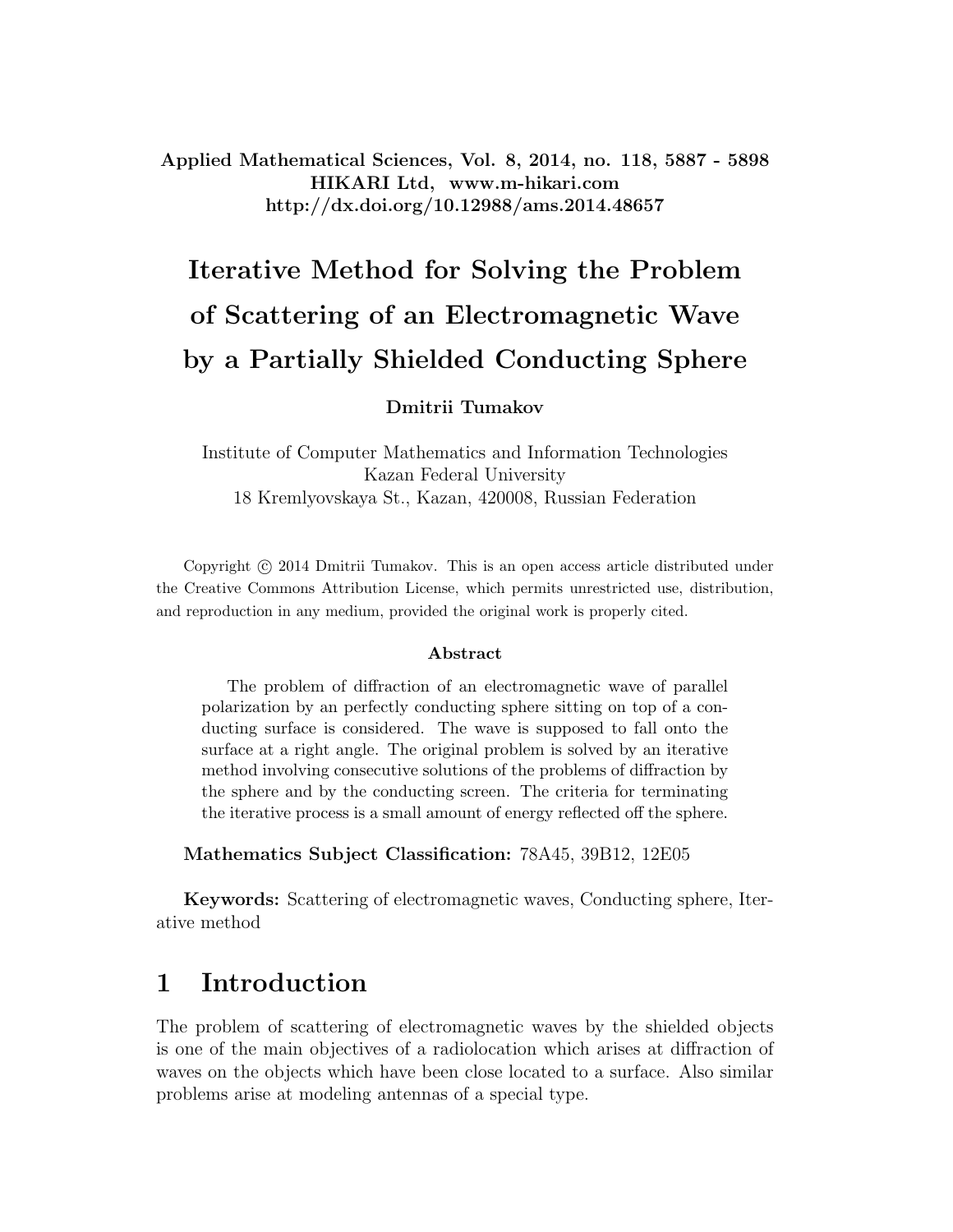Diffraction analysis problem for perfect conducting sphere or another rotary body in the case of incident plane wave is one of fundamental [3]. The problem of scattering by the sphere located near a conducting surface is less studied problem. The method of solution to such problem is bringing a problem of diffraction by the shielded sphere to a problem of scattering by two mirror spheres [2]. In this case the scattering problem is reduced to the solution of the linear set of equations.

In this work the solution of an initial problem is looked for in the form of a so-called diffraction series (see, for example  $[4]$ ), i.e. in the form of the infinite sum of results of reflection from the screen and scattering by the conducting sphere. It is supposed that the falling wave at first is reflected from the infinite conducting screen and after scatter by the sphere with subsequent reflection from the screen etc. Actually the iterative scheme where one iteration includes scattering by the sphere and reflection from the screen turns out.

The separate point is devoted to the problem of scattering of any wave by the conducting sphere. The received expressions for the scattered field are expressed through integrals. For the case of incidence of a plane wave along the normal vector, the integrals are calculated analytically and coincide with well-known values [1].

The directional pattern for the chosen geometry and distribution of electric intensity module is provided at sphere near field. The next graphics show the dependence of solution error from the relation of distance from sphere to the conducting screen. Variable parameters of analysis are sphere radius and number of iterations.

### 2 Statement of the problem

The perfectly conducting sphere located at distance  $L$  (from the sphere center) from the infinite conducting screen is considered (see Fig. 1). Let's the electromagnetic ||-polarized wave with the component  $E_y^{(0)}(x, y, z) = A^{(0)}e^{ikz}$ fall on the sphere on a normal to the screen, where  $A^0$  is amplitude of a falling wave,  $k$  is the wave number.

The mathematical problem statement consists in finding solution of the Maxwell equations:

$$
\left\{\begin{array}{rcl} \mathrm{rot}\,\mathbf{E} &=& i\omega\mu\mu_0\mathbf{H},\\ \mathrm{rot}\,\mathbf{H} &=& -i\omega\varepsilon\varepsilon_0\mathbf{E} \end{array}\right.
$$

with respect to unknown  $E$  and  $H$  which correspond to boundary conditions on the sphere:

$$
\begin{cases} E_{\theta}(R,\theta,\alpha) + E_{\theta}^{(0)}(R,\theta,\alpha) = 0, \\ E_{\alpha}(R,\theta,\alpha) + E_{\alpha}^{(0)}(R,\theta,\alpha) = 0 \end{cases}
$$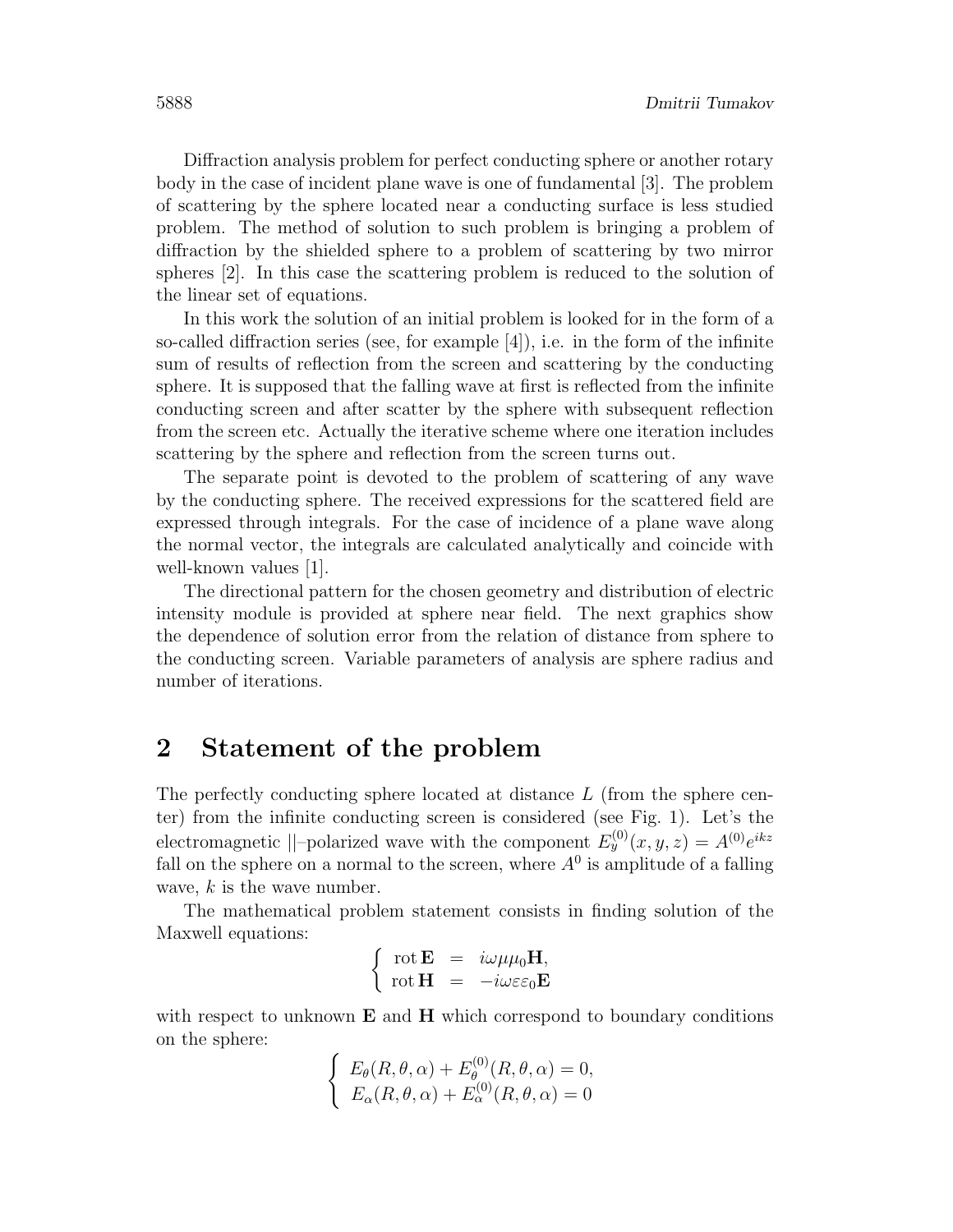

Figure 1: Geometry of the problem.

and to the following conditions on the screen:

$$
\begin{cases}\nE_x(x, y, -L) + E_x^{(0)}(x, y, -L) = 0, \\
E_y(x, y, -L) + E_y^{(0)}(x, y, -L) = 0.\n\end{cases}
$$

Also the field is limited in all space:  $|\mathbf{E}| < \infty$  and the field satisfies the condition at infinity in the following manner:

$$
\lim_{z \to \infty} [\mathbf{E} \times \mathbf{H}]_z \ge 0.
$$

The given condition at the infinity means that at long distances from the screen and the sphere the energy flow along an axis  $z$  (the normal to the screen) is equal to zero or propagate from the screen.

The solution of the diffraction problem is found as a sum of infinite solutions sequence of diffraction problems by the sphere and by the conductive screen. It is supposed that the incidence wave firstly diffracts by the conductive screen and after this by the sphere, subsequently scatters by the conductive screen etc. As a result of the diffraction by one of objects the wave reflected onto the second object transmit less energy. Let's fix the stopping condition for solution of diffraction problem is the amount of energy are reflected from the sphere.

## 3 Diffraction by perfectly conducting sphere

The problem of scattering of a plane electromagnetic wave by the single conducting sphere was considered repeatedly [3], [1]. In this case, this problem has the analytical solution.

The scattering of any electromagnetic wave on the conducting sphere is considered here. The solution is also constructed analytically, in the form of the integral contained values of a incidence field on the sphere.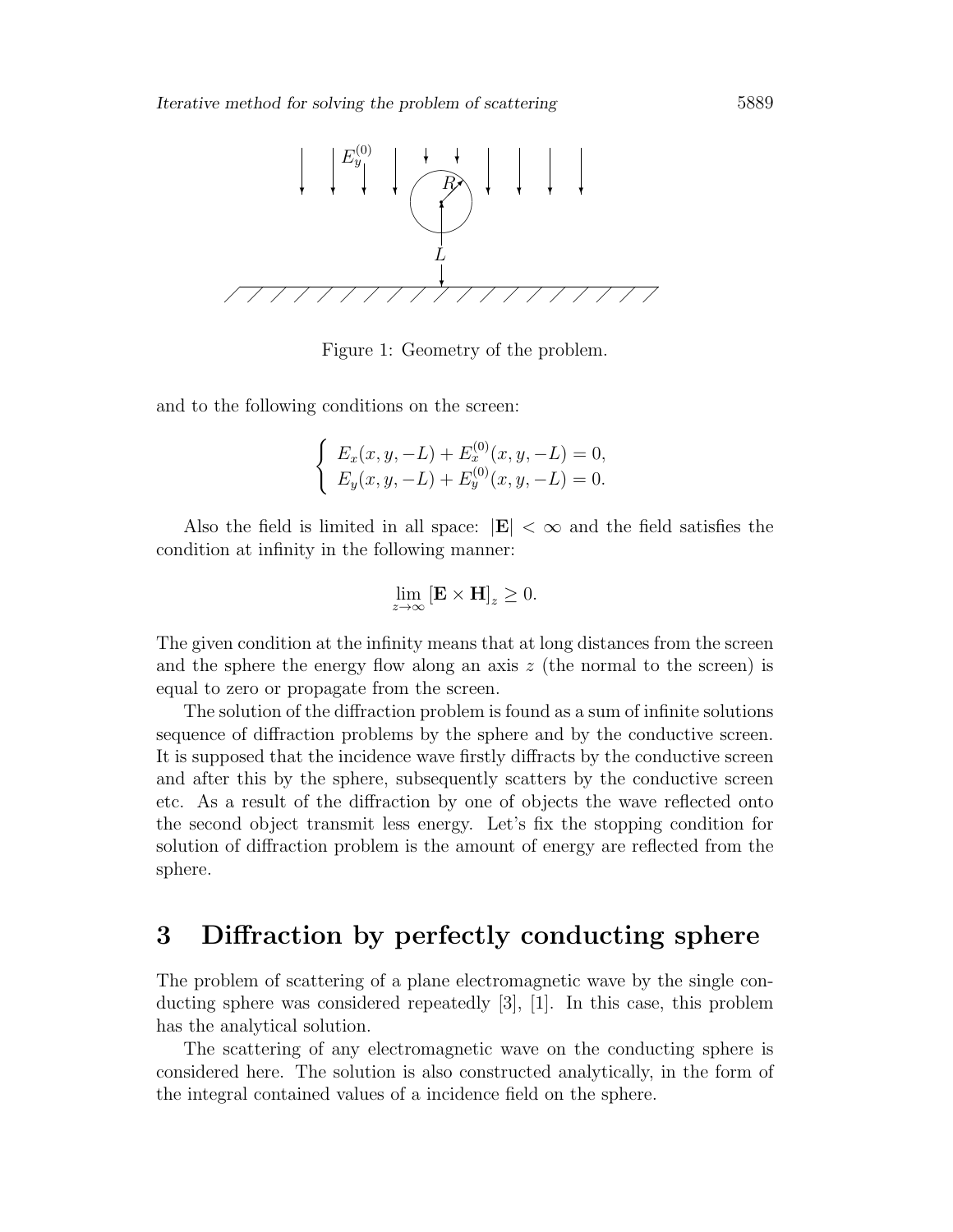Components of the vector of electric intensity are sought in the form

$$
E_{\theta}(r,\theta,\alpha) = \sum_{n=1}^{+\infty} B_{0n}\chi_n(r)\frac{d\varphi_{0n}}{d\theta} + \sum_{m\neq 0} E_{\theta}^m(r,\theta)e^{im\alpha},\tag{1}
$$

$$
E_{\alpha}(r,\theta,\alpha) = i\omega\mu_0\mu \sum_{n=1}^{+\infty} A_{0n}\zeta_n^{(2)}(kr) \frac{d\varphi_{0n}}{d\theta} + \sum_{m\neq 0} E_{\alpha}^m(r,\theta) e^{im\alpha},\tag{2}
$$

$$
E_r(r,\theta,\alpha) = \frac{1}{r} \sum_{n=1}^{+\infty} B_{0n} n(n+1) \zeta_n^{(2)}(kr) \varphi_{0n} + \sum_{m \neq 0} E_r^m(r,\theta) e^{im\alpha}, \qquad (3)
$$

where

$$
E_{\theta}^{m}(r,\theta) = -\frac{i\omega\mu_{0}\mu}{\sin\theta} \sum_{n=|m|}^{+\infty} A_{mn}\zeta_{n}^{(2)}(kr)\varphi_{mn} + \frac{1}{im} \sum_{n=|m|}^{+\infty} B_{mn}\chi_{n}(r)\frac{d\varphi_{mn}}{d\theta},
$$
  

$$
E_{\alpha}^{m}(r,\theta) = \frac{\omega\mu_{0}\mu}{m} \sum_{n=|m|}^{+\infty} A_{mn}\zeta_{n}^{(2)}(kr)\frac{d\varphi_{mn}}{d\theta} + \frac{1}{\sin\theta} \sum_{n=|m|}^{+\infty} B_{mn}\chi_{n}(r)\varphi_{mn},
$$
  

$$
E_{r}^{m}(r,\theta) = \frac{1}{imr} \sum_{n=|m|}^{+\infty} B_{mn}n(n+1)\zeta_{n}^{(2)}(kr)\varphi_{mn},
$$

with designations

$$
\chi_n(r) = \frac{1}{r} \frac{d(r\zeta_n^{(2)}(kr))}{dr}, \quad \varphi_{mn} = P_n^m(\cos \theta).
$$

Let's set

$$
E_{\theta m}^{(0)}(R,\theta) = \frac{1}{2\pi} \int_{0}^{2\pi} E_{\theta}^{(0)}(R,\theta,\alpha) e^{-im\alpha} d\alpha,
$$
  

$$
E_{\alpha m}^{(0)}(R,\theta) = \frac{1}{2\pi} \int_{0}^{2\pi} E_{\alpha}^{(0)}(R,\theta,\alpha) e^{-im\alpha} d\alpha
$$

Fourier coefficients of the tangential components of the vector E of the incidence wave on the sphere wave. E. Then

$$
\begin{cases}\n\sum_{n=1}^{+\infty} B_{0n}\chi_n(R)\varphi'_{0n} = -E_{\theta 0}^{(0)},\\ \n\imath\omega\mu_0\mu\sum_{n=1}^{+\infty} A_{0n}\zeta_n^{(2)}(kR)\varphi'_{0n} = -E_{\alpha 0}^{(0)}.\n\end{cases}
$$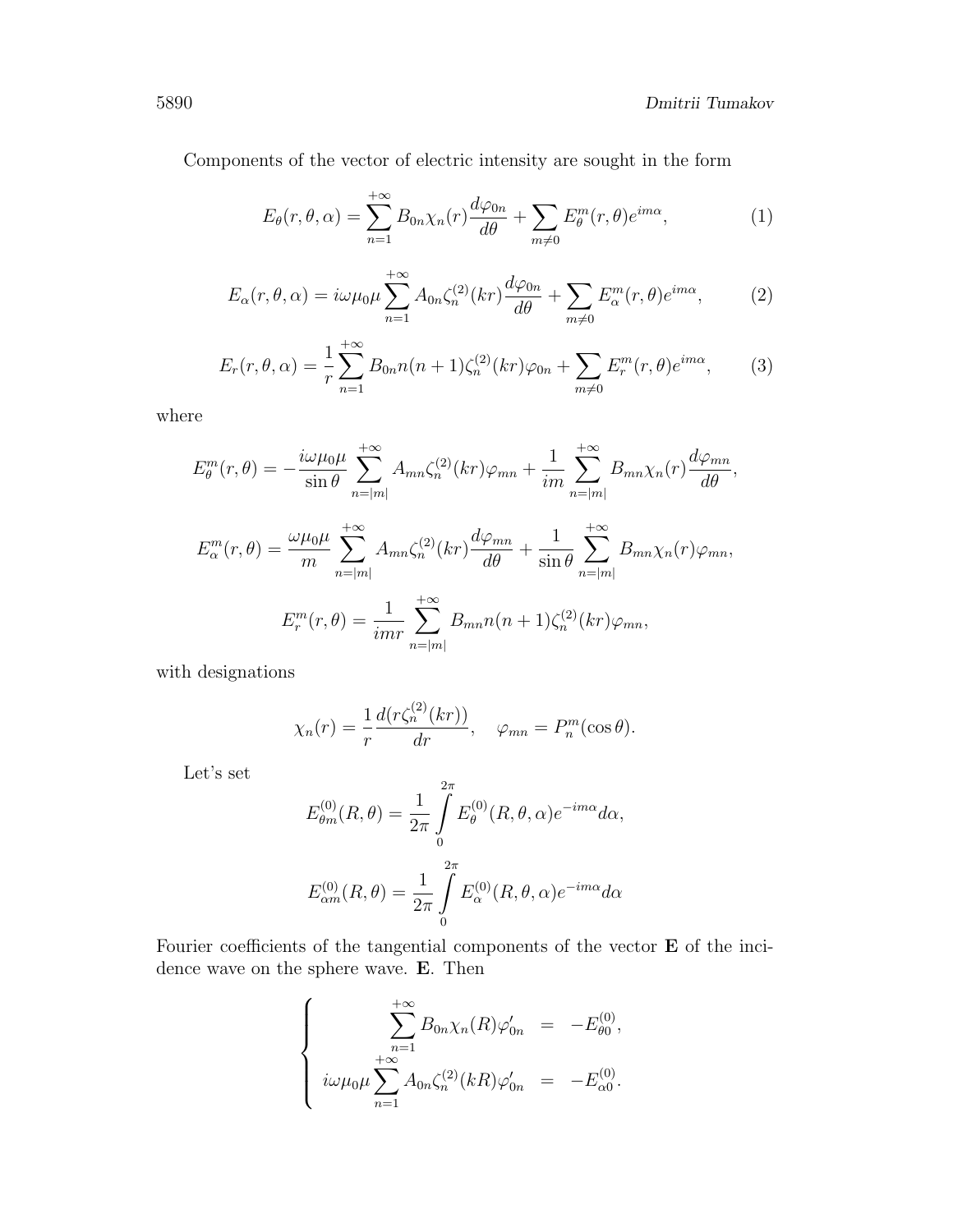Here and elsewhere right parts are functions in R and  $\theta$ . Let's take the orthogonality of arbitrary Lagrange polynomials:

$$
\int_{0}^{\pi} P'_{n}(\cos \theta) P'_{m}(\cos \theta) \sin \theta d\theta = \frac{2n(n+1)}{2n+1} \delta_{nm}.
$$

Obtain for  $n = 1, 2, \ldots$ 

$$
A_{0n} = -\frac{1}{i\omega\mu_0\mu\zeta_n^{(2)}(kR)} \frac{2n+1}{2n(n+1)} \int_0^{\pi} E_{\alpha 0}^{(0)} \varphi'_{0n} \sin \theta d\theta,
$$

$$
B_{0n} = -\frac{1}{\chi_n(R)} \frac{2n+1}{2n(n+1)} \int\limits_0^{\pi} E_{\theta 0}^{(0)} \varphi'_{0n} \sin \theta d\theta.
$$

For each m systems of equations with respect to the coefficients  $A_{mn}$   $B_{mn}$ are obtained

$$
\begin{cases}\n-\frac{i\omega\mu_{0}\mu}{\sin\theta}\sum_{n=|m|}^{+\infty}A_{mn}\zeta_{n}^{(2)}(kR)\varphi_{mn}+\frac{1}{im}\sum_{n=|m|}^{+\infty}B_{mn}\chi_{n}(R)\varphi'_{mn}=-E_{\theta m}^{(0)},\\
\frac{\omega\mu_{0}\mu}{m}\sum_{n=|m|}^{+\infty}A_{mn}\zeta_{n}^{(2)}(kR)\varphi'_{mn}+\frac{1}{\sin\theta}\sum_{n=|m|}^{+\infty}B_{mn}\chi_{n}(R)\varphi_{mn}=-E_{\alpha m}^{(0)}.\n\end{cases}
$$

Let's set  $C_n = i\omega\mu_0\mu A_{mn}\zeta_n^{(2)}(kR)$ ,  $D_n = B_{mn}\chi_n(R)$ . The following expression for unknown coefficients for  $m = 1, 2, ..., n = |m|, |m| = 1, ...$  is obtained:

$$
A_{mn} = \frac{1}{i\omega\mu_0\mu\zeta_n^{(2)}(kR)} \frac{(2n+1)m(n-m)!}{2n(n+1)(n+m)!} \int_0^{\pi} \left( i \frac{\partial(\sin\theta E_{\alpha m}^{(0)})}{\partial \theta} + mE_{\theta m}^{(0)} \right) \varphi_{mn} d\theta,
$$
  

$$
B_{mn} = \frac{1}{\chi_n(R)} \frac{(2n+1)m(n-m)!}{2n(n+1)(n+m)!} \int_0^{\pi} \left( i \frac{\partial(\sin\theta E_{\theta m}^{(0)})}{\partial \theta} - mE_{\alpha m}^{(0)} \right) \varphi_{mn} d\theta.
$$

Let's use the integrating by parts

$$
\int_{0}^{\pi} i \frac{\partial (\sin \theta E)}{\partial \theta} \varphi_{mn} d\theta = -\int_{0}^{\pi} i E \varphi'_{mn} \sin \theta d\theta,
$$

and transform the expression for  $A_{mn}$  and  $B_{mn}$  to the form

$$
A_{mn} = \frac{1}{i\omega\mu_0\mu\zeta_n^{(2)}(kR)} \frac{(2n+1)m(n-m)!}{2n(n+1)(n+m)!}
$$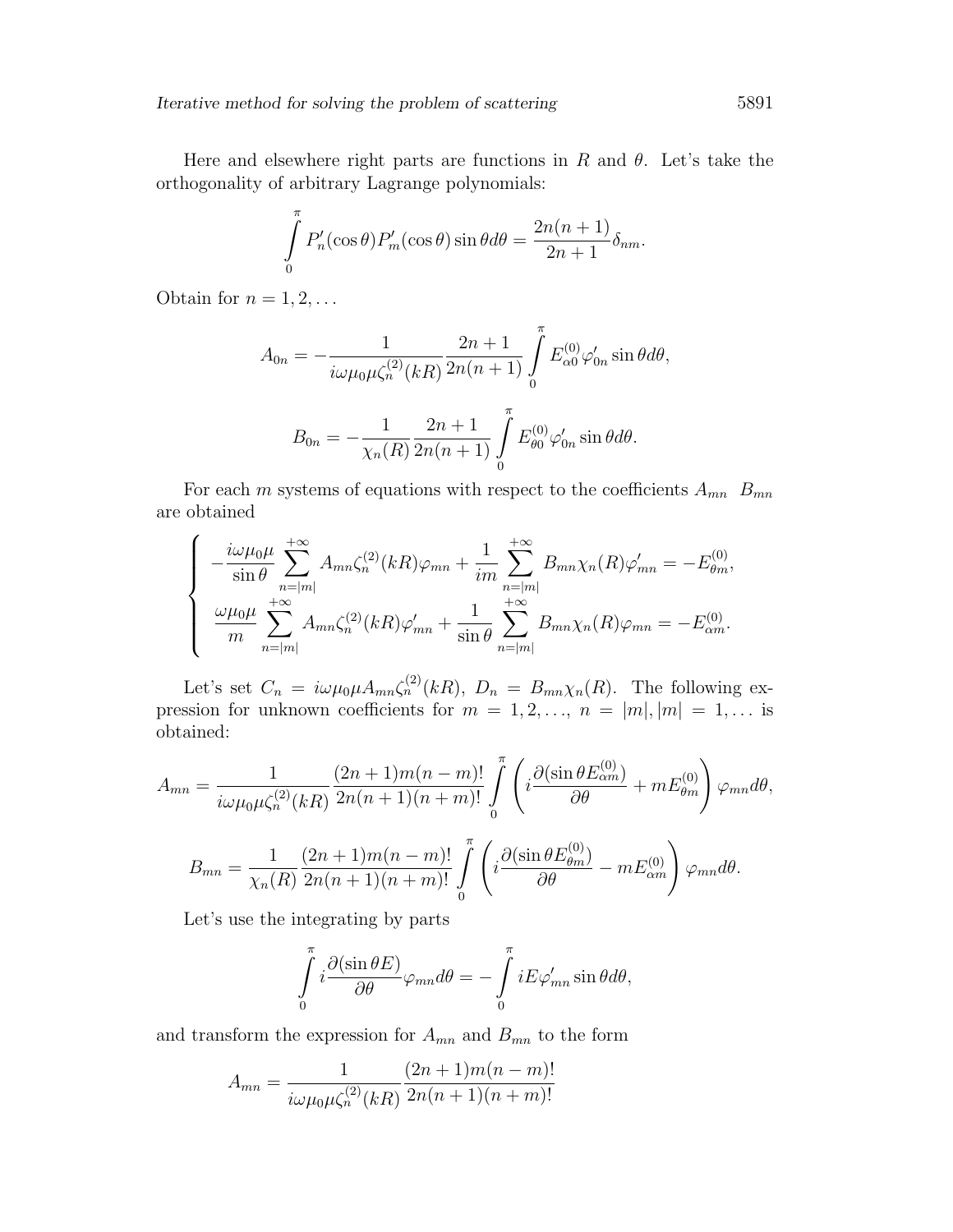$$
\times \left[ m \int_{0}^{\pi} \varphi_{mn} E_{\theta m}^{(0)} d\theta - i \int_{0}^{\pi} \varphi'_{mn} E_{\alpha m}^{(0)} \sin \theta d\theta \right],
$$
  

$$
B_{mn} = -\frac{1}{\chi_n(R)} \frac{(2n+1)m(n-m)!}{2n(n+1)(n+m)!} \left[ i \int_{0}^{\pi} \varphi'_{mn} E_{\theta m}^{(0)} \sin \theta d\theta + m \int_{0}^{\pi} \varphi_{mn} E_{\alpha m}^{(0)} d\theta \right].
$$

So, the problem of diffraction of the electromagnetic wave by perfect conducting sphere with intensity vector  $\mathbf{E}^{(0)} = (E_r^{(0)}, E_\theta^{(0)}, E_\alpha^{(0)})$  has solution in the form:

$$
A_{0n} = -\frac{1}{i\omega\mu_0\mu\zeta_n^{(2)}(kR)} \frac{2n+1}{2n(n+1)} \int_0^{\pi} E_{\alpha 0}^{(0)} \varphi'_{0n} \sin \theta d\theta,
$$
  

$$
B_{0n} = -\frac{1}{\chi_n(R)} \frac{2n+1}{2n(n+1)} \int_0^{\pi} E_{\theta 0}^{(0)} \varphi'_{0n} \sin \theta d\theta,
$$

for  $n = 1, 2, ...$  and

$$
A_{mn} = \frac{1}{i\omega\mu_0\mu\zeta_n^{(2)}(kR)} \frac{(2n+1)m(n-m)!}{2n(n+1)(n+m)!} \times \left[ m \int_0^{\pi} \varphi_{mn} E_{\theta m}^{(0)} d\theta - i \int_0^{\pi} \varphi'_{mn} E_{\alpha m}^{(0)} \sin \theta d\theta \right],
$$
  

$$
B_{mn} = -\frac{1}{\chi_n(R)} \frac{(2n+1)m(n-m)!}{2n(n+1)(n+m)!} \left[ i \int_0^{\pi} \varphi'_{mn} E_{\theta m}^{(0)} \sin \theta d\theta + m \int_0^{\pi} \varphi_{mn} E_{\alpha m}^{(0)} d\theta \right],
$$

for  $m = 1, 2, ..., n = |m|, |m| + 1, ...$ 

Let's consider the case when the plane wave falls on the sphere along axis z. Thus integrals for  $A_{mn}$  and  $B_{mn}$  are calculated obviously. The received analytical expressions for coefficients coincide with expressions received other authors [1].

## 4 Communication between spherical systems of coordinates

Let's consider the relations between two spherical systems, placed on the axis z. The result is formulated in the form of predication: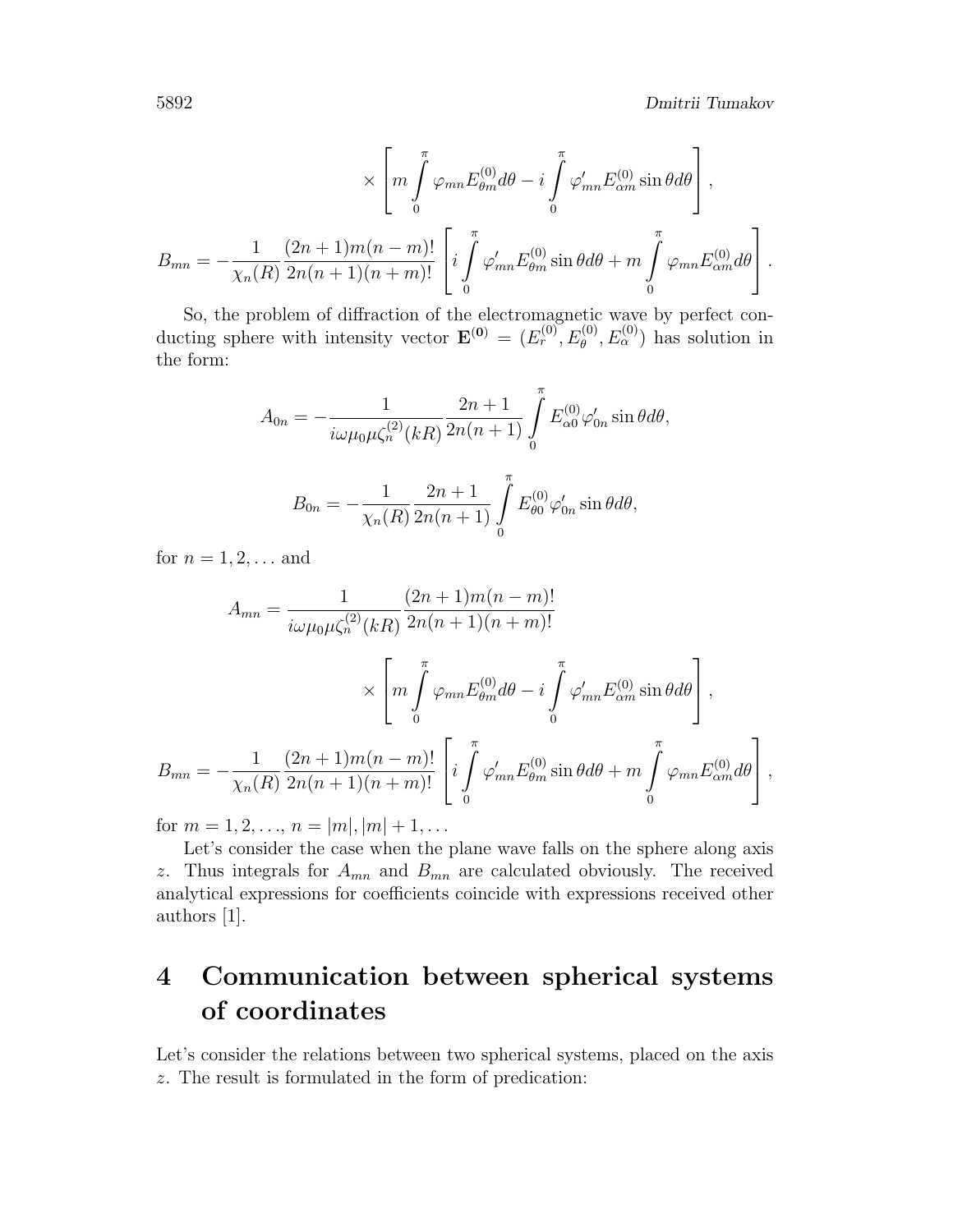Iterative method for solving the problem of scattering 5893

Lemma 4.1 The transformations between pair of vectors components of the spherical systems  $(r, \theta, \alpha)$  and  $(r', \theta', \alpha')$  with centerpoint, placed on the axis z at a distance 2L from each other may be represented as:

$$
\left(\begin{array}{c} u_r \\ u_\theta \\ u_\alpha \end{array}\right) = \mathbf{M} \left(\begin{array}{c} u_{r'} \\ u_{\theta'} \\ u_{\alpha'} \end{array}\right), \quad \left(\begin{array}{c} u_{r'} \\ u_{\theta'} \\ u_{\alpha'} \end{array}\right) = \mathbf{M}^{\mathbf{T}} \left(\begin{array}{c} u_r \\ u_\theta \\ u_\alpha \end{array}\right)
$$

with matrix

$$
\mathbf{M} = \begin{pmatrix} \frac{r \cos^2 \theta + t \sin \theta}{q} & \cos \theta \frac{t - r \sin \theta}{q} & 0 \\ -\cos \theta \frac{t - r \sin \theta}{q} & \frac{r \cos^2 \theta + t \sin \theta}{q} & 0 \\ 0 & 0 & 1 \end{pmatrix}
$$

where

$$
q = \sqrt{4L^2 + r^2 + 4Lr\cos\theta}, \quad t = \sqrt{4L^2 + r^2\sin\theta^2 + 4Lr\cos\theta}.
$$

Moreover

$$
r' = q
$$
,  $\theta' = \arccos \frac{2L + r \cos \theta}{q}$ ,  $\alpha' = \alpha$ .

Proof. Let's make following sequence in order to make the transformation from one spherical system to another. At the beginning, spherical system  $(r', \theta', \alpha')$  changes to Cartesian system  $(x', y', z')$  with the same centerpoint:

$$
x' = r' \sin \theta' \cos \alpha', \quad y' = r' \sin \theta' \sin \alpha', \quad z' = r' \cos \theta'.
$$

The transformation from spherical vectors to the Cartesian be realized according to the rule

$$
\left(\begin{array}{c} u_{x'} \\ u_{y'} \\ u_{z'} \end{array}\right) = \mathbf{Q'} \left(\begin{array}{c} u_{r'} \\ u_{\theta'} \\ u_{\alpha'} \end{array}\right)
$$

with matrix

$$
\mathbf{Q}' = \begin{pmatrix} \sin \theta' \cos \alpha' & \cos \theta' \cos \alpha' & -\sin \alpha' \\ \sin \theta' \sin \alpha' & \cos \theta' \sin \alpha' & \cos \alpha' \\ \cos \theta' & -\sin \theta' & 0 \end{pmatrix}.
$$

The next step let change new Cartesian coordinates  $(x, y, z)$  with the centerpoint, which is displaced on  $z = z' + 2L$   $(x = x', y = y')$ . The last step change to the spherical system  $(r, \theta, \alpha)$ :

$$
r = \sqrt{x^2 + y^2 + z^2}
$$
,  $\theta = \arccos \frac{z}{r}$ ,  $\alpha = \arctan \frac{y}{x}$ 

,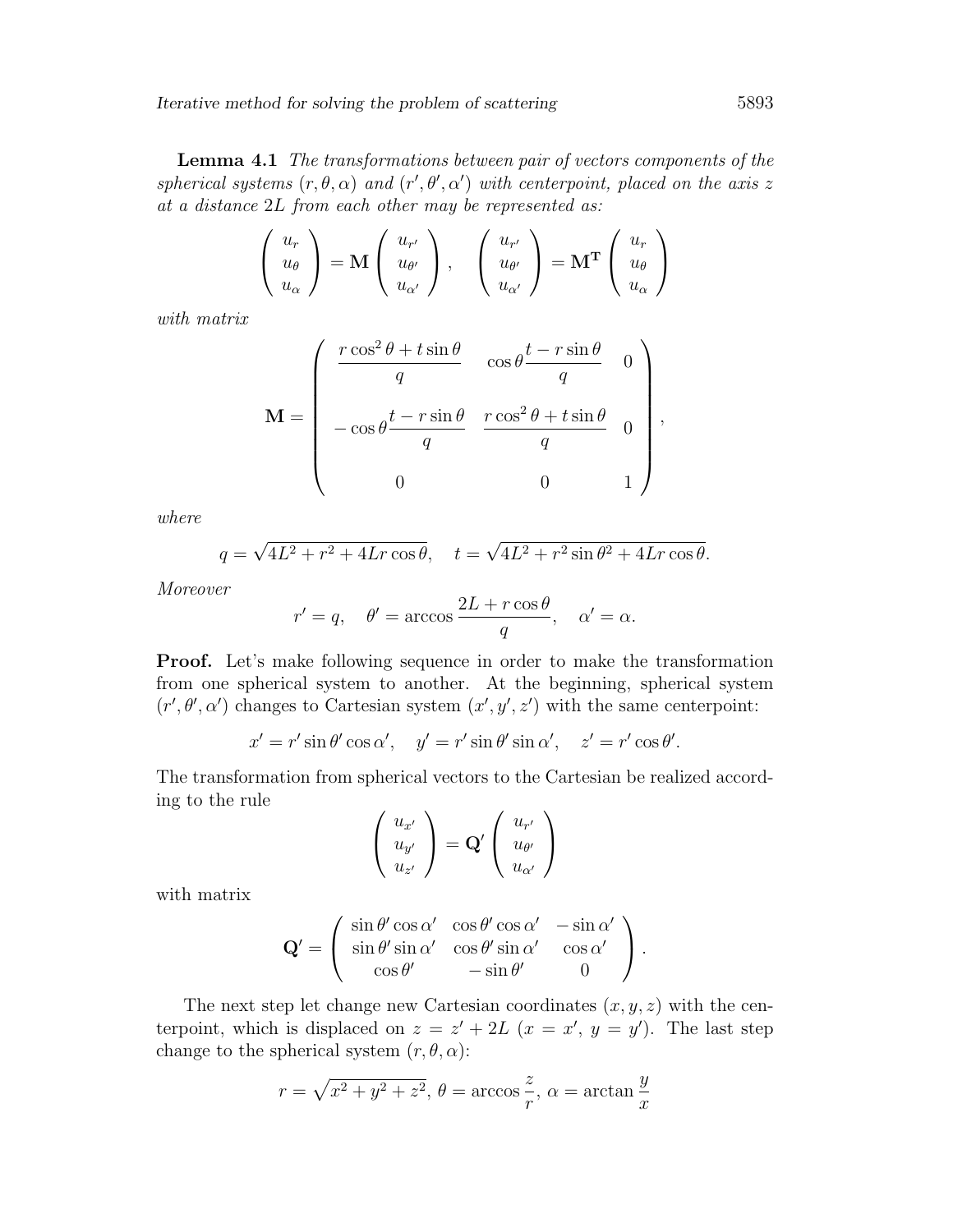with the transform matrix between vectors **Q**.

As a result, the transform matrix between two spherical systems will be

$$
\mathbf{M} = \mathbf{Q}^{\mathbf{T}} \mathbf{Q}'.
$$

Let's express coordinates  $(r', \theta', \alpha')$  in terms of  $(r, \theta, \alpha)$  and take into account the equation  $M^{-1} = M^{T}$ . This proposes the Lemma. As well notice, that  $|M| = 1. \square$ 

#### 5 Reflection from perfectly conducting screen

Let's consider the problem of reflection of plane wave at conducting screen. The overdetermined boundary value problem is applied for this purpose. The reflected wave in the case of the normal incidence be as follows:  $E_{y1}$  =  $-A^{(0)}e^{-ik(z+L)}$ .

The reflected from conducting screen electromagnetic wave radiated by sphere (arbitrary object) is equal to the wave, which placed inverse manner on the other side of screen. The second "mirror" sphere radiating the same spherical waves. Angles  $\theta'$  and  $\alpha'$  are varying as  $\theta' = \pi - \theta$  and  $\alpha' = -\alpha$ . Results of the Lemma 1 and the fact that  $\cos(\pi - \theta') = -\cos \theta'$  are took into account. Than the field representation for the second sphere in the form  $(1)$ – $(3)$  with range coefficients is obtained:

$$
A'_{mn} = (-1)^{n-m} A_{mn}, \quad B'_{mn} = -(-1)^{n-m} B_{mn},
$$

which are expressed through Fourier coefficients  $A_{mn}$  and  $B_{mn}$  for the initial sphere.

### 6 Numerical results

Non-zero components of the incident parallel polarized wave with  $E_y^{(0)} =$  $A^{(0)}e^{ikz}$  can be found from the Maxwell equations:

$$
H_x^{(0)} = \frac{1}{i\omega\mu_0\mu} \frac{\partial E_y}{\partial z} = A^{(0)} \sqrt{\frac{\varepsilon_0 \varepsilon}{\mu_0 \mu}} e^{ikz},
$$

$$
H_z^{(0)} = -\frac{1}{i\omega\mu_0\mu} \frac{\partial E_y}{\partial x} = 0.
$$

For proceeding to vectors of spherical system, it is sufficient to multiply by matrix Q:

$$
E_{\theta} = E_x \cos \theta \cos \alpha + E_y \cos \theta \sin \alpha - E_z \sin \theta,
$$
  

$$
E_{\alpha} = -E_x \sin \alpha + E_y \cos \alpha.
$$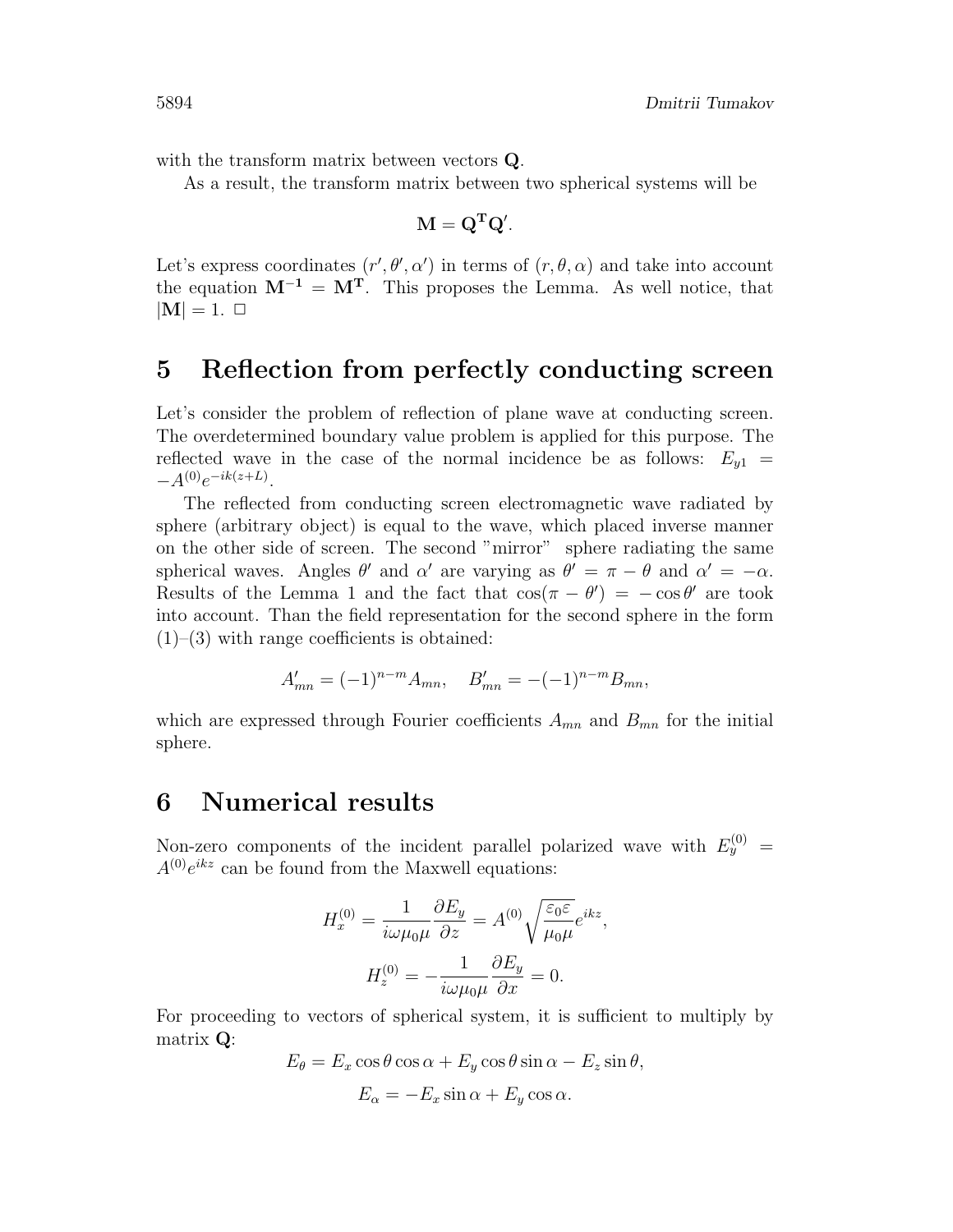Let's consider the field reflection from screen without sphere. In this case, component  $E_y$  of the summarized field of the reflected from the screen wave and incident wave be as follows

$$
E_y^{(1)} = A^{(0)}(e^{ikr\cos\theta} - e^{-ik(r\cos\theta + 2L)}) = 2iA^{(0)}e^{-ikL}\sin(kr\cos\theta + L).
$$

Than

$$
E_{\theta}^{(1)} = E_y^{(1)} \cos \theta \sin \alpha
$$
,  $E_{\alpha}^{(1)} = E_y^{(1)} \cos \alpha$ .

Let's find coefficients of Fourier transform in  $\alpha$ :

$$
E_{\theta,m}^{(1)}(r,\theta) = \frac{E_y^{(1)}\cos\theta}{2\pi} \int_0^{2\pi} e^{-im\alpha} \sin\alpha d\alpha = \frac{i}{2} E_y^{(1)}\cos\theta \begin{cases} 1, m = -1, \\ -1, m = 1, \\ 0, |m| \neq 1, \end{cases}
$$

$$
E_{\alpha,m}^{(1)}(r,\theta) = \frac{E_y^{(1)}\cos\theta}{2\pi} \int_0^{2\pi} e^{-im\alpha} \cos\alpha d\alpha = \frac{1}{2} E_y^{(1)} \cos\theta \begin{cases} 1, |m| = 1, \\ 0, |m| \neq 1. \end{cases}
$$

Note, that

$$
E_{\theta,-1}^{(1)}(r,\theta) = -E_{\theta,1}^{(1)}(r,\theta), E_{\alpha,-1}^{(1)}(r,\theta) = E_{\alpha,1}^{(1)}(r,\theta).
$$



Figure 2: Radiation pattern for the shielded conducting spherical antenna  $(kR = 3, kL = 9)$ . The result was converged after two iterations.

Next, let consequently solve the problem of diffraction by the conductive screen and the problem of diffraction by the sphere. The terminating criteria will be ration smallness (variable  $\varepsilon$ ) the energy flow of the wave scattering by the sphere at the current iteration to the energy flow on the primary diffraction by the sphere.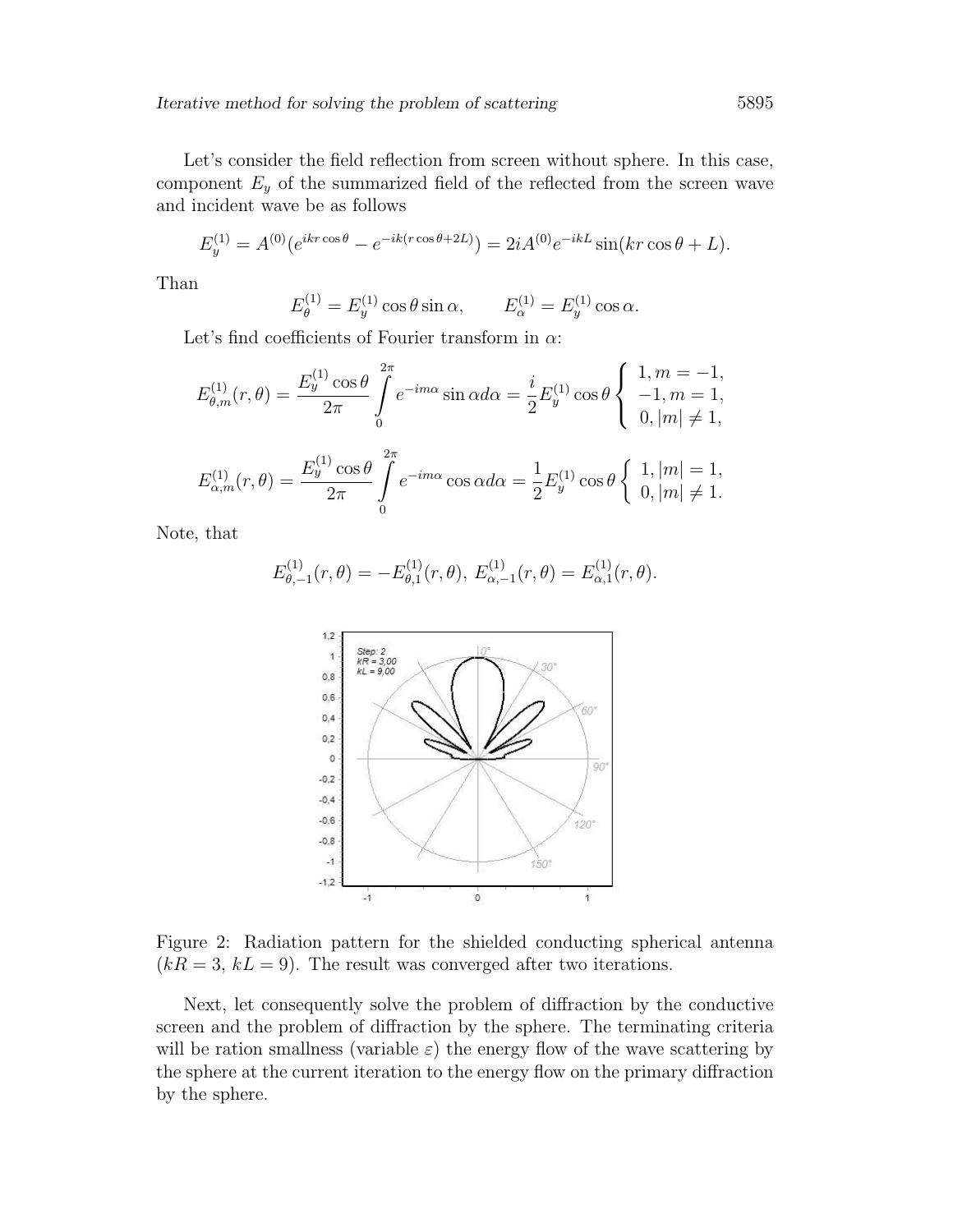

Figure 3: Distribution of |E| for the shielded conducting spherical antenna  $(kR = 3, kL = 9)$ . The result was converged after two iterations. Lighter shades correspond to great values of |E|.

Let's consider as an example the electromagnetic wave scattering by the shielded sphere with  $kR = 3$ ,  $kL = 9$ . The accuracy after two iterations is  $\varepsilon \approx 7.6 \cdot 10^{-3}$ . For this case, the radiation pattern is shown in Fig. 2. The distribution of module of electromagnetic intensity near the sphere is shown in the Fig. 3.

The calculated radiation patterns are in good agreement with [2].

Let's consider the dependance of the accuracy  $\varepsilon$  via the relation of distance between the sphere and the conductive screen  $L$  to the radius  $R$ . It follows that this method converge quickly for bigger values of  $L/R$ .

Fig. 4 shows the dependence of values of  $\lg \varepsilon$  from  $L/R$ . The solid line corresponds to three iterations. When the value of  $L/R$  is more then one, than the accuracy becomes  $10^{-2}$ . The dashed graph corresponds to five iterations. Here for the same value of  $L/R$  the accuracy comes close to  $10^{-4}$ . The dotted graph corresponds to nine iterations. Here accuracy becomes  $\varepsilon = 10^{-7}$ .

Next graph (Fig. 5) shows the dependence  $\lg \varepsilon$  from number of iterations for fixed  $L/R$ . Solid line corresponds to the case, when sphere lays on the screen. There is the most inconvenient case for given algorithm. The dashed line correspond to the case, when  $L/R = 3$ . The dotted line corresponds to the case, when  $L/R = 5$ . The dependence  $\lg \varepsilon$  via number of iterations is closed to linear.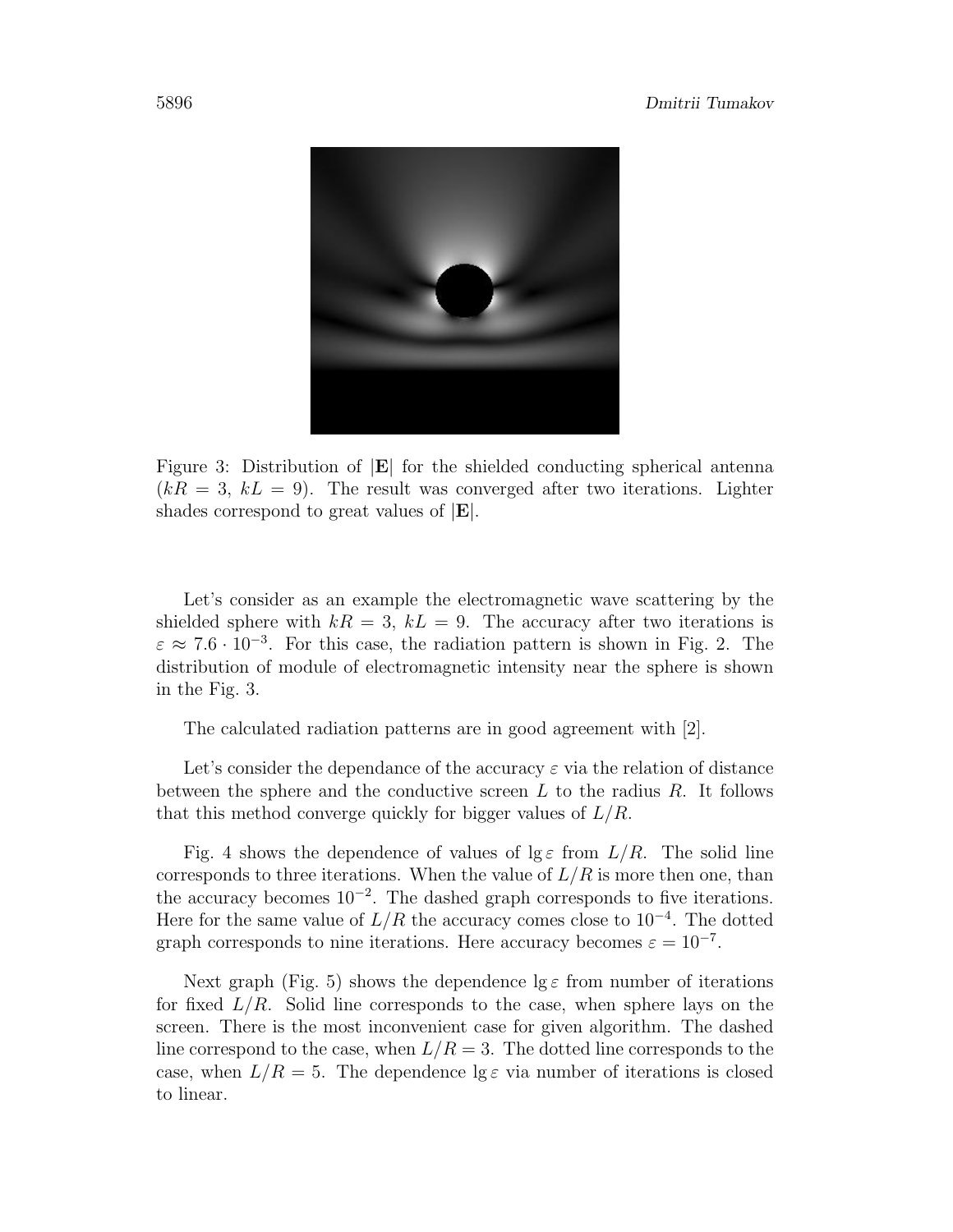

Figure 4: The dependence of the solution error on ratio  $L$  to  $R$  for different iterations. 3 iterations corresponds to the solid line, 5 iterations corresponds to the dashed line and 9 iterations corresponds to the dotted line.



Figure 5: The dependence of solution error on number of iterations for different ratios of L to R. Ratio of 1 corresponds to the solid line, ratio of 3 corresponds dashed line, ratio of 5 corresponds dotted line.